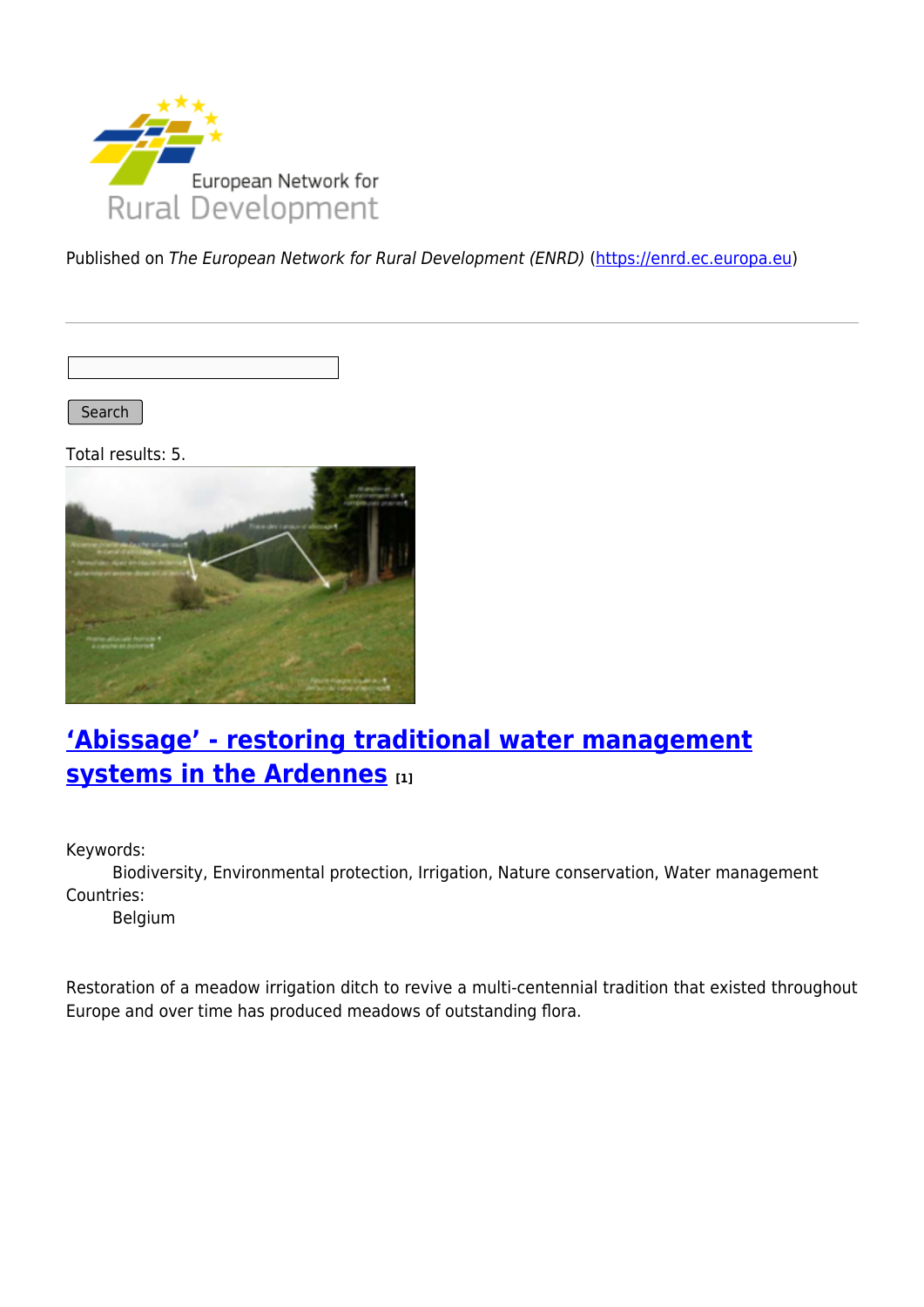

## **[Restoration of the Romedenne clay-pit nature reserve](https://enrd.ec.europa.eu/projects-practice/restoration-romedenne-clay-pit-nature-reserve_en) [2]**

Keywords:

Biodiversity, Natural resources, Nature conservation, Protected areas Countries:

Belgium

An environmental NGO implemented a project to preserve and maintain an old clay pit that provides



Keywords:

Biodiversity, Education & lifelong learning, Environmental protection, Nature conservation Countries:

France

A project that supported local municipalities in their campaign to reduce the use of pesticides by their citizens.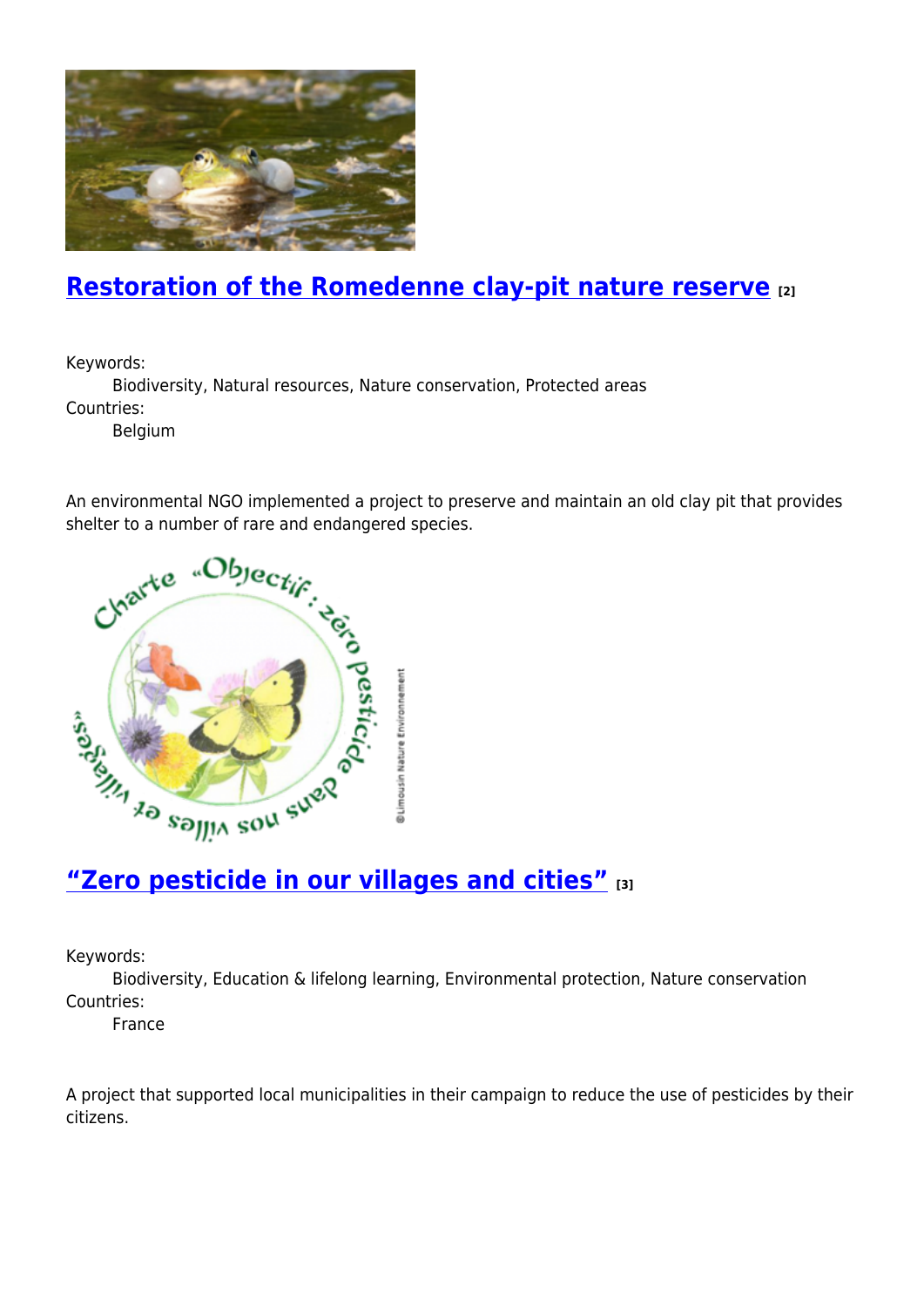

# **[Environmental Participatory Project - Awareness raising on](https://enrd.ec.europa.eu/projects-practice/environmental-participatory-project-awareness-raising-natura-2000_en) [Natura 2000](https://enrd.ec.europa.eu/projects-practice/environmental-participatory-project-awareness-raising-natura-2000_en) [4]**

Keywords:

Environmental protection, Information & promotion activities, Nature conservation, Protected areas

Countries:

Spain

The project aimed to develop local participatory activities within the Natura 2000 sites of Andalusia.



**[Hautes Fagnes - restoration of broadleaved trees in](https://enrd.ec.europa.eu/projects-practice/hautes-fagnes-restoration-broadleaved-trees-municipal-woodlands_en) [municipal woodlands](https://enrd.ec.europa.eu/projects-practice/hautes-fagnes-restoration-broadleaved-trees-municipal-woodlands_en) [5]**